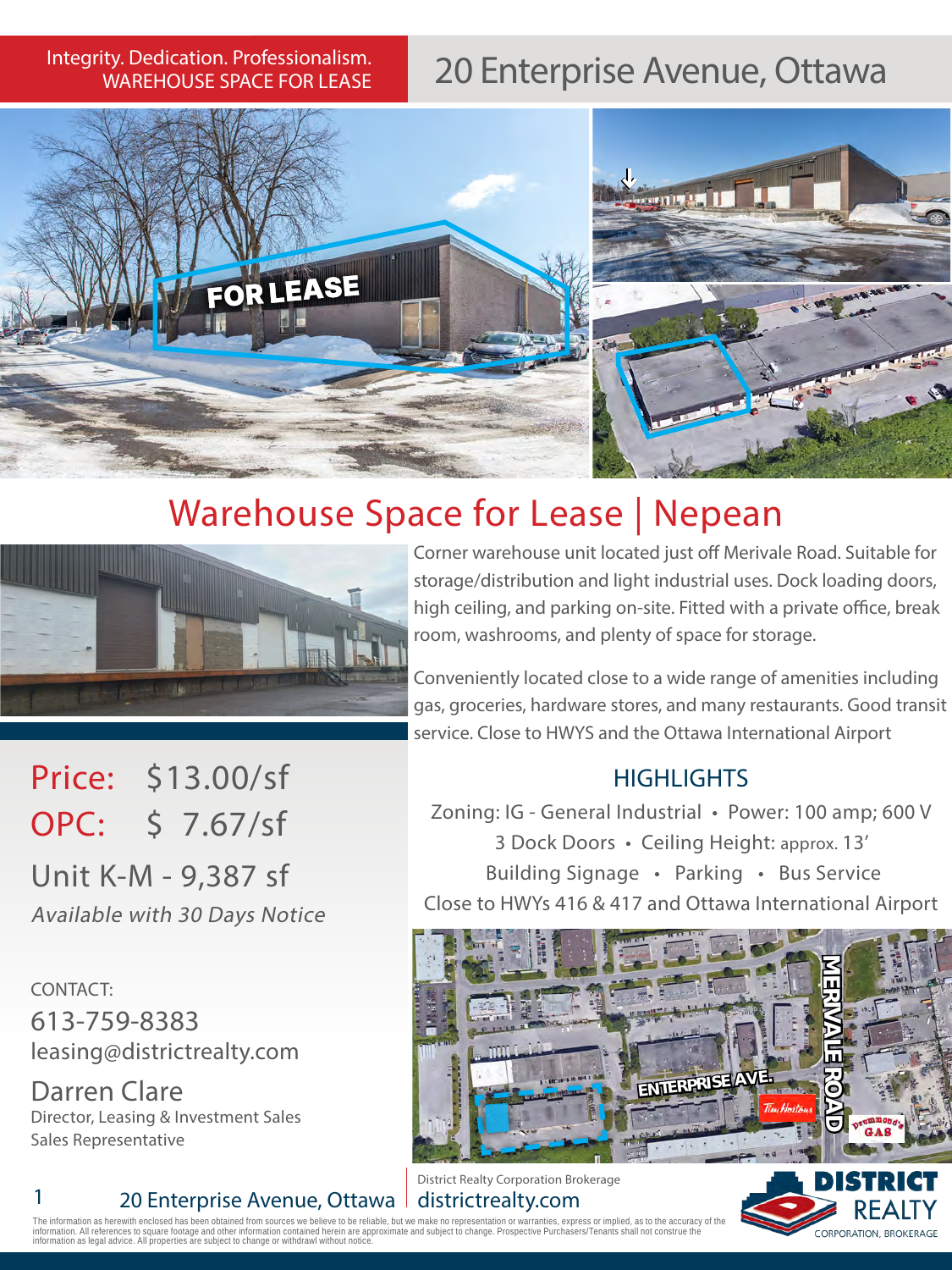# Integrity. Dedication. Professionalism.<br>WAREHOUSE SPACE FOR LEASE

### 20 Enterprise Avenue, Ottawa



#### 2 20 Enterprise Avenue, Ottawa

District Realty Corporation Brokerage districtrealty.com



The information as herewith enclosed has been obtained from sources we believe to be reliable, but we make no representation or warranties, express or implied, as to the accuracy of the<br>information. All references to squa